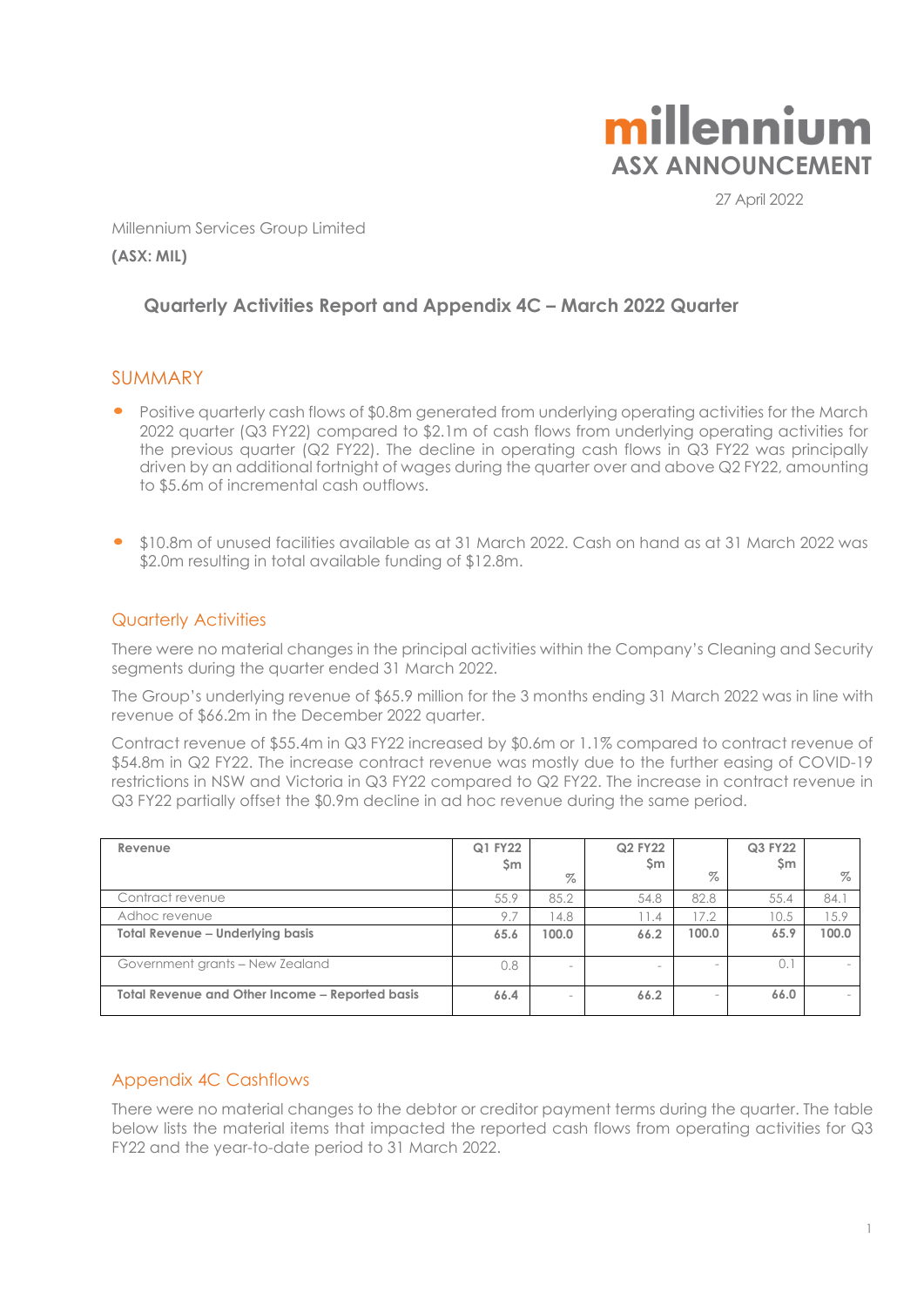| Cash flows from operating activities                                             | <b>Q3 FY22</b><br>Sm | Year to date<br><b>March 2022</b><br>Sm |
|----------------------------------------------------------------------------------|----------------------|-----------------------------------------|
| Net cash from / (used in) operating activities - Reported basis                  | 0.7                  | (2.4)                                   |
| Adjust for COVID-19 government grants received – New Zealand                     | 10.1                 | (0.9)                                   |
| Adjust for economic costs of not standing staff down                             | $\Omega$ .           | 0.7                                     |
| Adjust for non-recurring integration, transaction, and due diligence costs       | 0.1                  | 1.0                                     |
| Net cash from / (used in) operating activities - Underlying basis                | 0.8                  | (1.6)                                   |
| Impact of additional fortnight of wages in Q3 FY22                               | 5.6                  | 5.6                                     |
| Impact of payment of accrued employee entitlements at end of QIC Ltd<br>contract |                      | 1.2                                     |
| Timing differences associated with June 2021 year end customer payments          |                      | 3.6                                     |
| Analytical net cash from operating activities                                    | 6.4                  | 8.8                                     |

## Appendix 4C: Item 6 - Payments to related parties

Payments to related parties, and their associates for the quarter ended 31 March 2021 totalled \$360,999, comprising:

a. Wages and other benefits of \$105,392 paid to Mr Royce Galea, a substantial shareholder of the Company, in his capacity as an Executive Director. Mr Galea was also appointed as CEO and Managing Director effective 28 February 2022;

b. Wages and other benefits of \$80,392 paid to Mr Stephen Lidbury, a substantial shareholder of the Company, in his capacity of General Manager of Security. Office rent of \$12,634 was paid in the quarter on normal commercial terms to an entity related to Mr Stephen Lidbury;

c. Consulting fees of \$93,000 and equipment purchase fees of \$17,500 were paid to Wayne and Eileen Crewes Pty Ltd, a substantial shareholder of the Company;

d. Wages and other benefits of \$37,008 were paid to a close family member of the controller of Wayne and Eileen Crewes Pty Ltd, in the associate's capacity as an employee of the Group;

e. Consulting fees of \$15,073 were paid to Jungle Capital Pty Ltd, an entity that Mr Stuart Grimshaw, the Company's Chairman, has a minority interest in, for corporate and strategic advisory services.

## Appendix 4C: Item 7.6 – Details of Financing Facilities

The following table details the Group's remaining contractual maturities for its financing facilities. The table is based on the earliest date when the principal amounts are required to be paid.

|                                                          | <b>Facility</b><br>renewal or<br>expiry date | average<br>interest rate<br>including<br>fees | <b>Weighted Total Facility</b><br>Amount | 31 March 2022 | <b>Facility Used Repayments</b><br>as at Due within 1 | Repayments<br>Due Between<br>year 1 and 5 years |
|----------------------------------------------------------|----------------------------------------------|-----------------------------------------------|------------------------------------------|---------------|-------------------------------------------------------|-------------------------------------------------|
| <b>Secured Facilities</b>                                |                                              | $\%$                                          | \$'000                                   | \$'000        | \$'000                                                | \$'000                                          |
| ANZ Bank Interchangeable<br>loan facility (a)            | 31/10/2022                                   | 2.89%                                         | 2,673                                    | 2,673         | 2,673                                                 |                                                 |
| ANZ Bank - Asset financefacility<br>(hire purchase) (a)  | 31/10/2022                                   | 5.10%                                         | 350                                      | 350           | 350                                                   |                                                 |
| <b>ANZ Bank Overdraft</b>                                | 31/10/2022                                   | 7.13%                                         | 4,500                                    | 1.645         | 1.645                                                 |                                                 |
| ANZ Bank - Credit standby<br>arrangements                | 31/10/2022                                   | 2.95%                                         | 2,205                                    | 1,397         | 1.397                                                 |                                                 |
| Non-ANZ Bank<br>Asset financefacility (hire<br>purchase) | 10/02/2023<br>(b)                            | 6.40%                                         | 1.537                                    | 1.442         | 293                                                   | 1.149                                           |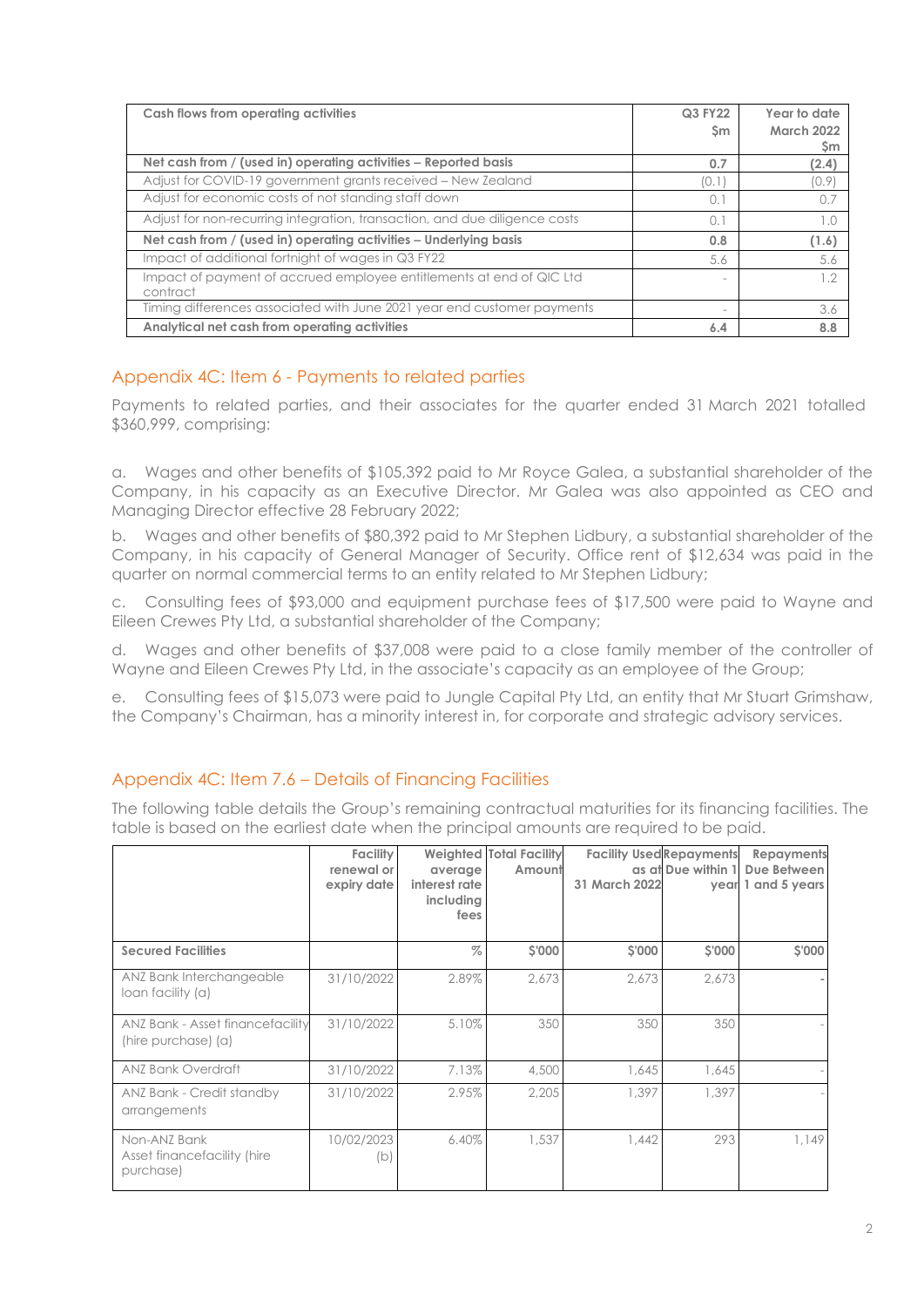| Trade Finance Facility                  | 10/02/2023<br>(b) | 8.20% | 12,000 | 5,001  | 5,001  |      |
|-----------------------------------------|-------------------|-------|--------|--------|--------|------|
| Total Facilities as at 31 March<br>2022 |                   |       | 23.265 | 12.508 | 11.359 | .149 |

(a) ANZ Bank interchangeable loan and hire purchase facilities: these facility limits reduce on the dates and in the amounts of principal repayments.

(b) Facilities renewal date.

#### **Authorised for release by the Board of Millennium Services Group Limited.**

For further information please contact

Mr Royce Galea Chief Executive Officer Tel: 03 8540 7900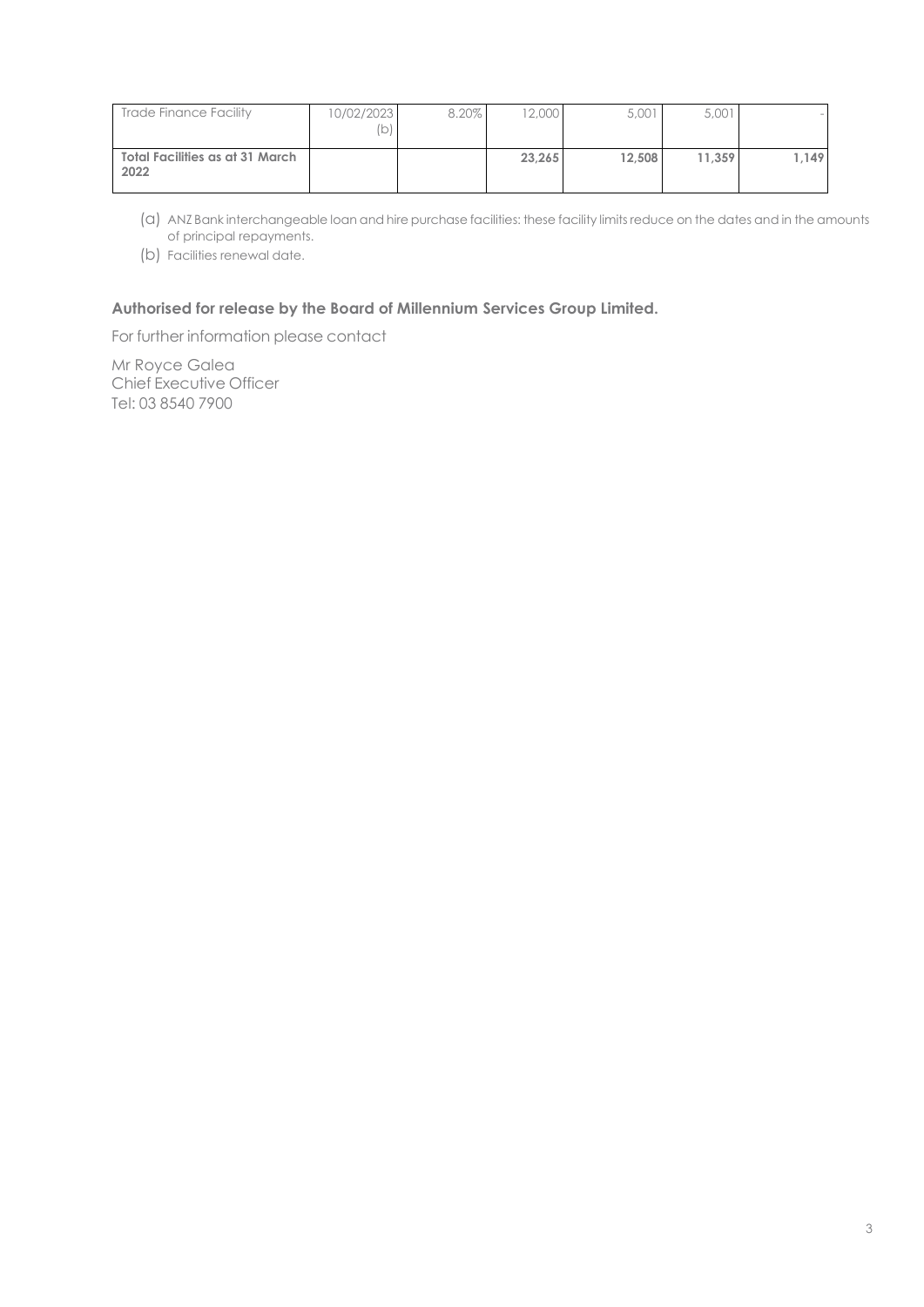# **Appendix 4C**

## **Quarterly cash flow report for entities subject to Listing Rule 4.7B**

| Name of entity                    |                                   |  |  |  |  |
|-----------------------------------|-----------------------------------|--|--|--|--|
| Millennium Services Group Limited |                                   |  |  |  |  |
| ABN                               | Quarter ended ("current quarter") |  |  |  |  |
| 11 607 926 787                    | 31 March 2022                     |  |  |  |  |

|     | <b>Consolidated statement of cash flows</b>                                                                      | <b>Current quarter</b><br>\$A'000 | <b>Year to date</b><br>$(9$ mths)<br>\$A'000 |
|-----|------------------------------------------------------------------------------------------------------------------|-----------------------------------|----------------------------------------------|
| 1.  | Cash flows from operating activities                                                                             |                                   |                                              |
| 1.1 | Receipts from customers                                                                                          | 74,553                            | 213,463                                      |
| 1.2 | Payments for                                                                                                     |                                   |                                              |
|     | (a) research and development                                                                                     |                                   |                                              |
|     | (b) product manufacturing and operating<br>costs (including direct labour costs:<br>cleaning and security staff) | (65, 109)                         | (191, 177)                                   |
|     | (c) advertising and marketing                                                                                    | (159)                             | (389)                                        |
|     | (d) leased assets (AASB 16 applies)                                                                              |                                   |                                              |
|     | (e) staff costs (corporate overheads and<br>indirect labour costs)                                               | (4, 519)                          | (13, 794)                                    |
|     | (f)<br>administration and corporate costs                                                                        | (2,517)                           | (9,338)                                      |
| 1.3 | Dividends received (see note 3)                                                                                  |                                   |                                              |
| 1.4 | Interest received                                                                                                |                                   |                                              |
| 1.5 | Interest and other costs of finance paid                                                                         | (354)                             | (794)                                        |
| 1.6 | Income taxes paid                                                                                                | (1,228)                           | (1,228)                                      |
| 1.7 | Government grants and tax incentives                                                                             | 48                                | 880                                          |
| 1.8 | Other (provide details if material)                                                                              |                                   |                                              |
| 1.9 | Net cash from / (used in) operating<br>activities                                                                | 715                               | (2, 376)                                     |

|     | Cash flows from investing activities           |      |          |
|-----|------------------------------------------------|------|----------|
| 2.1 | Payments to acquire or for:                    |      |          |
|     | entities<br>a)                                 | -    |          |
|     | businesses                                     | -    |          |
|     | (c) property, plant and equipment              | (528 | ,1,402   |
|     | (d) investments - equity-accounted<br>investee |      | (1, 113) |

ASX Listing Rules Appendix 4C (17/07/20)

+ See chapter 19 of the ASX Listing Rules for defined terms.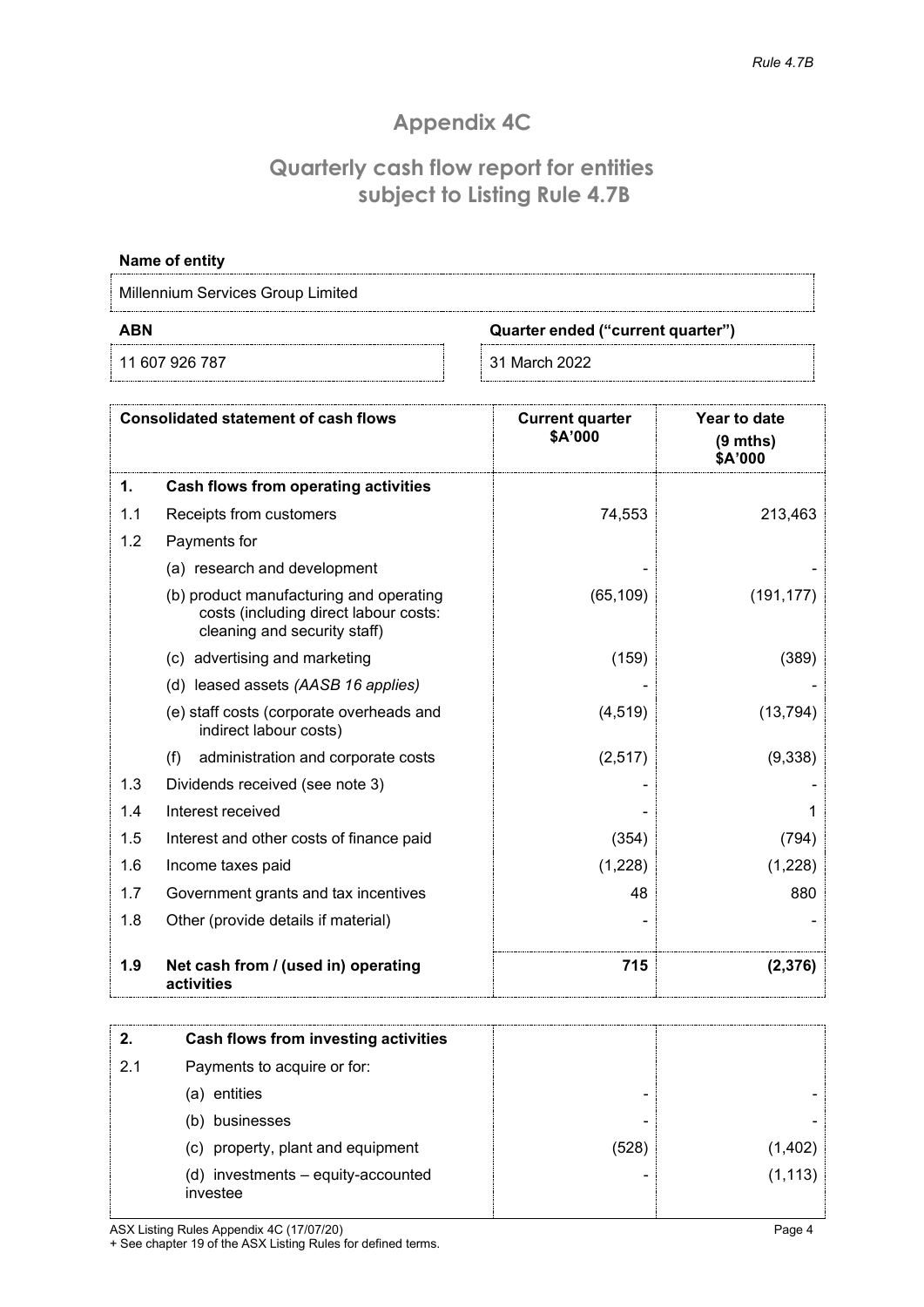|                                                                      | <b>Appendix 4C</b> |
|----------------------------------------------------------------------|--------------------|
| Quarterly cash flow report for entities subject to Listing Rule 4.7B |                    |

|     | <b>Consolidated statement of cash flows</b>       | <b>Current quarter</b><br>\$A'000 | Year to date<br>$(9 \text{ mths})$<br>\$A'000 |
|-----|---------------------------------------------------|-----------------------------------|-----------------------------------------------|
|     | (e) intellectual property                         |                                   |                                               |
|     | other non-current assets<br>(f)                   |                                   |                                               |
| 2.2 | Proceeds from disposal of:                        |                                   |                                               |
|     | (a) entities                                      |                                   |                                               |
|     | (b) businesses                                    |                                   |                                               |
|     | (c) property, plant and equipment                 | я                                 | 97                                            |
|     | (d) investments                                   |                                   |                                               |
|     | (e) intellectual property                         |                                   |                                               |
|     | other non-current assets<br>(f)                   |                                   |                                               |
| 2.3 | Cash flows from loans to other entities           |                                   |                                               |
| 2.4 | Dividends received (see note 3)                   |                                   |                                               |
| 2.5 | Other (provide details if material)               |                                   |                                               |
| 2.6 | Net cash from / (used in) investing<br>activities | (519)                             | (2, 418)                                      |

| 3.     | <b>Cash flows from financing activities</b>                                                   |         |          |
|--------|-----------------------------------------------------------------------------------------------|---------|----------|
| 3.1    | Proceeds from issues of equity securities<br>(excluding convertible debt securities)          |         |          |
| 3.2    | Proceeds from issue of convertible debt<br>securities                                         |         |          |
| 3.3    | Proceeds from exercise of options                                                             |         |          |
| 3.4    | Transaction costs related to issues of<br>equity securities or convertible debt<br>securities |         |          |
| 3.5    | Proceeds from borrowings                                                                      |         |          |
| 3.6    | Repayment of borrowings                                                                       | (1,887) | (6, 239) |
| 3.7    | Transaction costs related to loans and<br>borrowings                                          |         |          |
| 3.8    | Dividends paid                                                                                |         |          |
| 3.9(a) | Other: Proceeds from / (repayments of)<br>trade finance facility                              | 5,001   | 5,001    |
| 3.9(b) | Other (AASB 16, lease liabilities)                                                            | (269)   | (896)    |
| 3.10   | Net cash from / (used in) financing<br>activities                                             | 2,845   | (2, 134) |

|     | Net increase / (decrease) in cash and<br>cash equivalents for the period |         |         |
|-----|--------------------------------------------------------------------------|---------|---------|
| 4.1 | Cash and cash equivalents at beginning of<br>period                      | (2,626) | 7.338   |
| 4.2 | Net cash from / (used in) operating<br>activities (item 1.9 above)       | 715     | (2,376) |

ASX Listing Rules Appendix 4C (17/07/20) + See chapter 19 of the ASX Listing Rules for defined terms.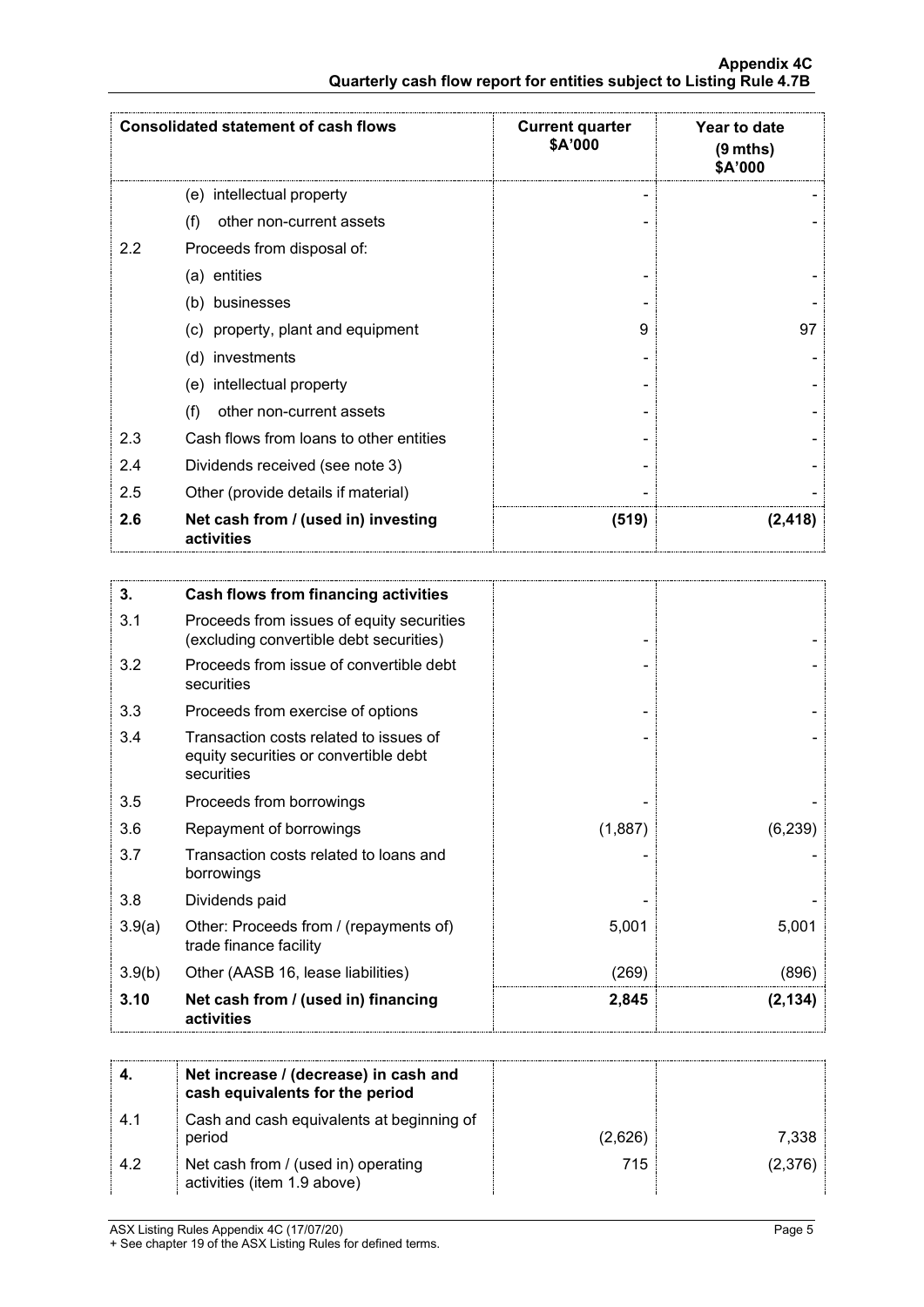#### **Appendix 4C Quarterly cash flow report for entities subject to Listing Rule 4.7B**

|     | Consolidated statement of cash flows                                | <b>Current quarter</b><br>\$A'000 | Year to date<br>(9 mths)<br>\$A'000 |
|-----|---------------------------------------------------------------------|-----------------------------------|-------------------------------------|
| 4.3 | Net cash from / (used in) investing activities<br>(item 2.6 above)  | (519)                             | (2, 418)                            |
| 4.4 | Net cash from / (used in) financing activities<br>(item 3.10 above) | 2,845                             | (2.134)                             |
| 4.5 | Effect of movement in exchange rates on<br>cash held                | (6                                |                                     |
| 4.6 | Cash and cash equivalents at end of<br>period                       | 409                               |                                     |

| 5.  | Reconciliation of cash and cash<br>equivalents<br>at the end of the quarter (as shown in the<br>consolidated statement of cash flows) to the<br>related items in the accounts | <b>Current quarter</b><br>\$A'000 | <b>Previous quarter</b><br>\$A'000 |
|-----|-------------------------------------------------------------------------------------------------------------------------------------------------------------------------------|-----------------------------------|------------------------------------|
| 5.1 | <b>Bank balances</b>                                                                                                                                                          | 2,054                             | 1.376                              |
| 5.2 | Call deposits                                                                                                                                                                 |                                   |                                    |
| 5.3 | <b>Bank overdrafts</b>                                                                                                                                                        | (1,645)                           |                                    |
| 5.4 | Other (provide details)                                                                                                                                                       |                                   |                                    |
| 5.5 | Cash and cash equivalents at end of<br>quarter (should equal item 4.6 above)                                                                                                  | 409                               | (2,626)                            |

|                                                                                                                                                                                                                      | Payments to related parties of the entity and their<br>associates                          | <b>Current quarter</b> |  |  |
|----------------------------------------------------------------------------------------------------------------------------------------------------------------------------------------------------------------------|--------------------------------------------------------------------------------------------|------------------------|--|--|
| ჩ 1                                                                                                                                                                                                                  | Aggregate amount of payments to related parties and their<br>associates included in item 1 | 343.499*               |  |  |
| 6.2                                                                                                                                                                                                                  | Aggregate amount of payments to related parties and their<br>associates included in item 2 | 17.500*                |  |  |
| *Refer to Quarterly Activity Report, total \$360,999.<br>Note: if any amounts are shown in items 6.1 or 6.2, your quarterly activity report must include a description of, and an<br>explanation for, such payments. |                                                                                            |                        |  |  |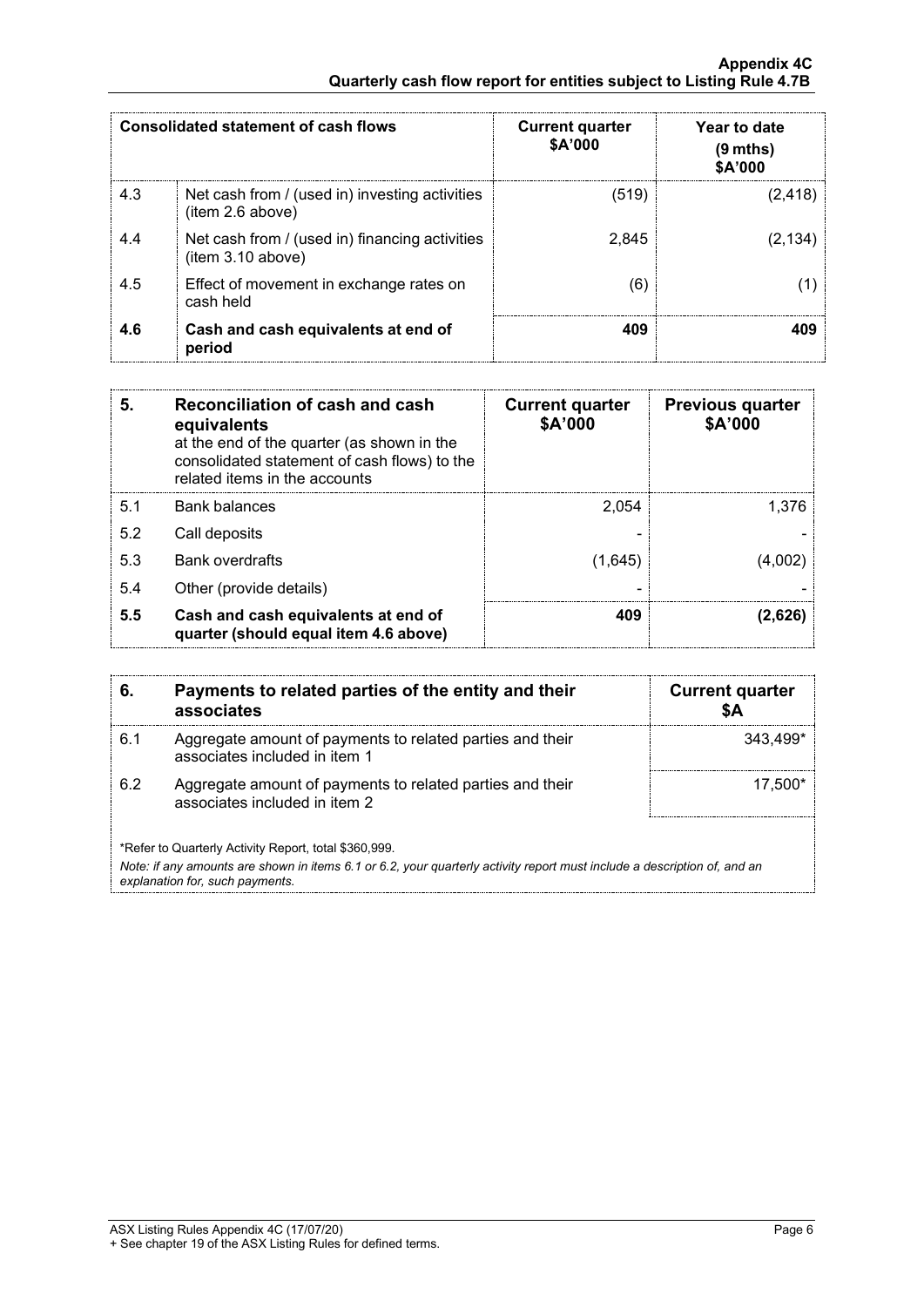| 7.  | <b>Financing facilities</b><br>Note: the term "facility' includes all forms of financing<br>arrangements available to the entity.<br>Add notes as necessary for an understanding of the<br>sources of finance available to the entity.                                                                                                               | <b>Total facility</b><br>amount at quarter<br>end<br>\$A'000 | Amount drawn at<br>quarter end<br>\$A'000 |
|-----|------------------------------------------------------------------------------------------------------------------------------------------------------------------------------------------------------------------------------------------------------------------------------------------------------------------------------------------------------|--------------------------------------------------------------|-------------------------------------------|
| 7.1 | (a) Loan facilities - ANZ Bank<br>Interchangeable loan facility                                                                                                                                                                                                                                                                                      | 2,673                                                        | 2,673                                     |
|     | (b) ANZ Bank - Asset finance (hire<br>purchase) facilities                                                                                                                                                                                                                                                                                           | 350                                                          | 350                                       |
| 7.2 | Credit standby arrangements - ANZ Bank                                                                                                                                                                                                                                                                                                               | 2,205                                                        | 1,397                                     |
| 7.3 | (a) Other (ANZ Bank overdraft)                                                                                                                                                                                                                                                                                                                       | 4,500                                                        | 1,645                                     |
|     | (b) Trade finance facility                                                                                                                                                                                                                                                                                                                           | 12,000                                                       | 5,001                                     |
|     | (c) Non ANZ Bank - Asset finance (hire<br>purchase) facilities                                                                                                                                                                                                                                                                                       | 1,537                                                        | 1,442                                     |
| 7.4 | <b>Total financing facilities</b>                                                                                                                                                                                                                                                                                                                    | 23,265                                                       | 12,508                                    |
|     |                                                                                                                                                                                                                                                                                                                                                      |                                                              |                                           |
| 7.5 | Unused financing facilities available at quarter end<br>10,757                                                                                                                                                                                                                                                                                       |                                                              |                                           |
| 7.6 | Include in the box below a description of each facility above, including the lender, interest<br>rate, maturity date and whether it is secured or unsecured. If any additional financing<br>facilities have been entered into or are proposed to be entered into after quarter end,<br>include a note providing details of those facilities as well. |                                                              |                                           |

Details are included in the Quarterly Activity Report.

| 8.                                                                                                                                                                                                             |                                                                                                                                                                                                                                 | Estimated cash available for future operating activities | \$A'000 |
|----------------------------------------------------------------------------------------------------------------------------------------------------------------------------------------------------------------|---------------------------------------------------------------------------------------------------------------------------------------------------------------------------------------------------------------------------------|----------------------------------------------------------|---------|
| 8.1                                                                                                                                                                                                            | Net cash from / (used in) operating activities (item 1.9)                                                                                                                                                                       |                                                          | 715     |
| 8.2                                                                                                                                                                                                            |                                                                                                                                                                                                                                 | Cash and cash equivalents at quarter end (item 4.6)      | 409     |
|                                                                                                                                                                                                                |                                                                                                                                                                                                                                 | (add-back Overdraft within item 4.6)                     | 1,645   |
| 8.3                                                                                                                                                                                                            | Unused finance facilities available at quarter end (item 7.5)                                                                                                                                                                   |                                                          | 10,757  |
| 8.4                                                                                                                                                                                                            | Total available funding (item $8.2 +$ item $8.3$ )                                                                                                                                                                              |                                                          | 12,811  |
| 8.5                                                                                                                                                                                                            | Estimated quarters of funding available (item 8.4 divided by<br>item 8.1)                                                                                                                                                       | N/A                                                      |         |
| Note: if the entity has reported positive net operating cash flows in item 1.9, answer item 8.5 as "N/A". Otherwise, a<br>figure for the estimated quarters of funding available must be included in item 8.5. |                                                                                                                                                                                                                                 |                                                          |         |
| 8.6<br>If item 8.5 is less than 2 quarters, please provide answers to the following questions:                                                                                                                 |                                                                                                                                                                                                                                 |                                                          |         |
|                                                                                                                                                                                                                | 8.6.1<br>Does the entity expect that it will continue to have the current level of net operating<br>cash flows for the time being and, if not, why not?                                                                         |                                                          |         |
|                                                                                                                                                                                                                | Answer: N/A                                                                                                                                                                                                                     |                                                          |         |
|                                                                                                                                                                                                                | Has the entity taken any steps, or does it propose to take any steps, to raise further<br>8.6.2<br>cash to fund its operations and, if so, what are those steps and how likely does it<br>believe that they will be successful? |                                                          |         |
|                                                                                                                                                                                                                | Answer: N/A                                                                                                                                                                                                                     |                                                          |         |
|                                                                                                                                                                                                                | 8.6.3<br>Does the entity expect to be able to continue its operations and to meet its business<br>objectives and, if so, on what basis?                                                                                         |                                                          |         |
|                                                                                                                                                                                                                | Answer: N/A                                                                                                                                                                                                                     |                                                          |         |
|                                                                                                                                                                                                                | Note: where item 8.5 is less than 2 quarters, all of questions 8.6.1, 8.6.2 and 8.6.3 above must be answered.                                                                                                                   |                                                          |         |